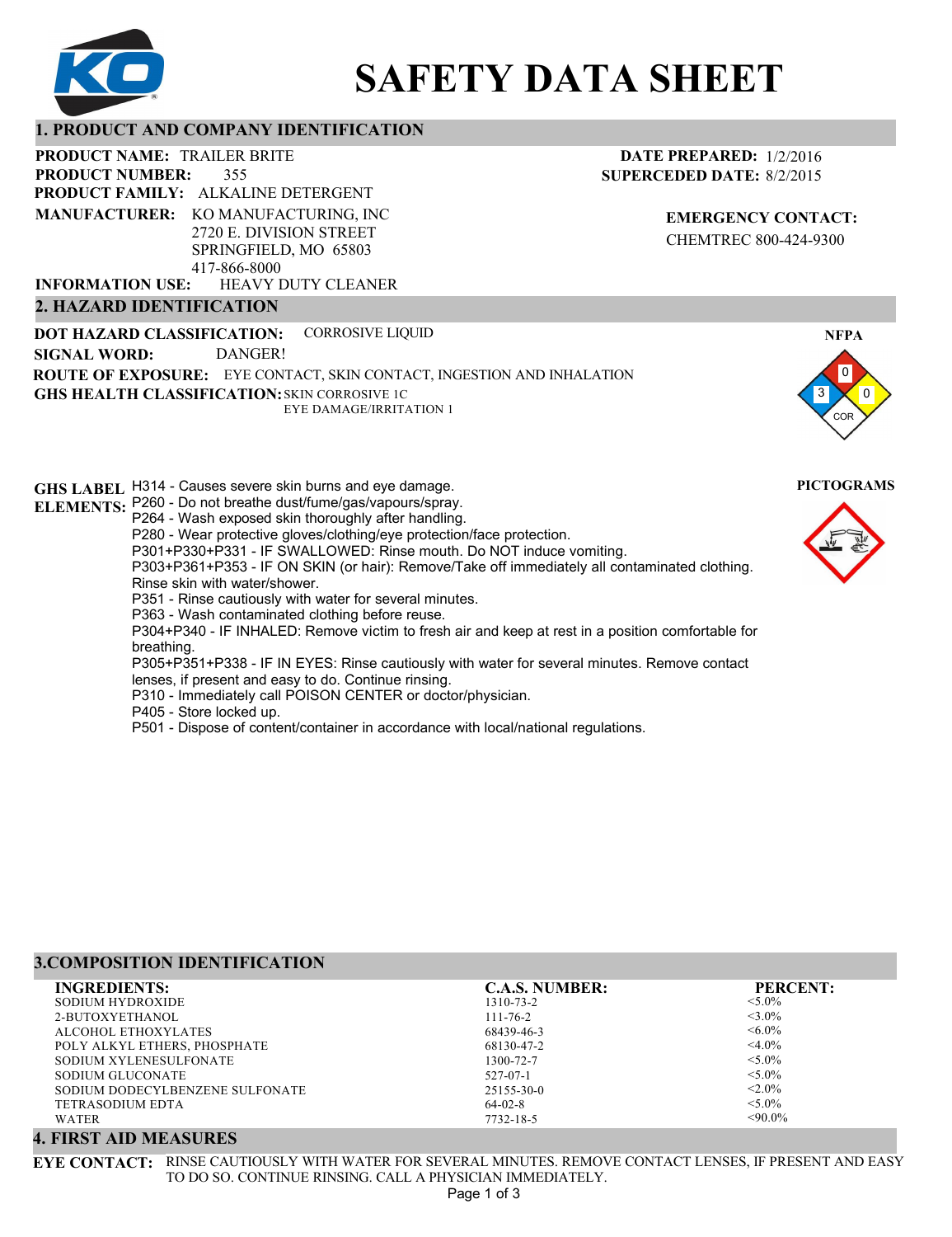# **4. FIRST AID MEASURES - CONTINUED**

**SKIN CONTACT:** WASH EXPOSED SKIN THOROUGHLY AFTER HANDELING. REMOVE/TAKE OFF IMMEDIATELY ALL CONTAMINATED CLOTHING. RINSE SKIN WITH WATER/SHOWER. GET MEDICAL ADVICE/ATTENTION.

**INGESTION:** RINSE MOUTH. DO NOT INDUCE VOMITING. IF CONSCIOUS, GIVE LARGE QUANTITIES OF WATER TO DRINK. CALL A POISON CENTER OR PHYSICIAN IMMEDIATELY.

**INHALATION:** REMOVE VICTIM TO FRESH AIR AND KEEP AT REST IN A POSITION COMFORTABLE FOR BREATHING. GIVE OXYGEN OR ARTIFICIAL RESPIRATION AS NEEDED. CALL A POISON CENTER OR PHYSICIAN IMMEDIATELY.

# **5. FIRE FIGHTING MEASURES**

**FLAMMABLE PROPERTIES:** NON FLAMMABLE.

**FLASH POINT:** DOES NOT FLASH.

**SUITABLE EXTINGUISHING MEDIA:** DRY CHEMICAL, FOAM OR CARBON DIOXIDE, WATER SPRAY.

**UNSUITABLE EXTINGUISHING MEDIA:** NOT ESTABLISHED.

**SPECIFIC HAZARDS ARISING** NONE KNOWN.

**FROM THE CHEMICAL:**

**PROTECTIVE EQUIPMENT AND PRECAUTIONS FOR FIREFIGHTERS:** APPPROVED) AND FULL PROTECTIVE GEAR. WEAR SELF-CONTAINED BREATHING APPARATUS (PRESSURE DEMAND MSHA/NIOSH

## **6. ACCIDENTAL RELEASE MEASURES**

**PERSONAL PRECAUTIONS:** AVOID CONTACT WITH EYES AND SKIN. SPILL AREA MAY BE SLIPPERY. WEAR PROPER PROTECTIVE EQUIPMENT WHEN DEALING WITH RELEASE.

**ENVIRONMENTAL PRECAUTIONS:** CONTAIN SPILL TO AVOID RELEASE TO THE ENVIRONMENT. KEEP CONTAINER TIGHTLY CLOSED.

**METHODS FOR CONTAINMENT** DIKE AND CONTAIN SPILL. COLLECT LIQUID WITH AN INERT ABSORBENT AND **AND CLEAN-UP:** TRANSFER TO CONTAINER FOR REUSE OR DISPOSAL.

# **7. HANDLING AND STORAGE**

**HANDLING:** HANDLE WITH CARE AND AVOID CONTACT WITH EYES AND SKIN. ALWAYS WEAR PROPER CHEMICAL RESISTANT PROTECTIVE EQUIPMENT 29CFR1910.132-138. WASH THOROUGHLY AFTER HANDLING.

**STORAGE:** AVOID RELEASE TO THE ENVIRONMENT. STORE IN LOCKED STORAGE USING CORROSIVE RESISTANT CONTAINERS. KEEP OUT OF REACH OF CHILDREN.

# **8. EXPOSURE CONTROLS/PERSONAL PROTECTION**

**ENGINEERING CONTROLS:** IF MIST LEVELS ARE HIGH SPECIAL VENTILATION MAY BE REQUIRED.

**EYE / FACE PROTECTION:** CHEMICAL SAFETY GOGGLES AND FULL FACE SHIELD.

**SKIN PROTECTION:** CHEMICAL RESISTANT GLOVES AND IMPERVIOUS APRON AND BOOTS.

**THRESHOLD LIMIT VALUE (TLV):** SODIUM HYDROXIDE, 2 MG/M³; 2-BUTOXYETHANOL, 20 PPM

# **9. PHYSICAL AND CHEMICAL PROPERTIES**

**PHYSICAL STATE:** LIQUID.

**APPEARANCE: ODOR: BOILING POINT: FREEZING POINT:** NOT ESTABLISHED. **SPECIFIC GRAVITY:** 1.08 **pH (1%):** NOT ESTABLISHED. 11.6-12.0 DARK BROWN LIQUID. LIGHT SOLVENT SCENT.

**EVAPORATION RATE:** LESS THAN 1.

**FLASH POINT:** DOES NOT FLASH.

**LOWER FLAMMABILITY/EXPLOSIVE LIMIT:** NOT ESTABLISHED.

**UPPER FLAMMABLE/EXPLOSIVE LIMIT:** NOT ESTABLISHED.

**AUTO-IGNITION TEMPERATURE:** NOT ESTABLISHED.

**VISCOSITY:**

**REALITIVE DENSITY:** 9.0 LBS./GL. **SOLUBILITY: VAPOR PRESSURE:** NOT ESTABLISHED. **VAPOR DENSITY:** NOT ESTABLISHED. **DECOMPOSITION** NOT ESTABLISHED. **TEMPERATURE: PARTICAL COEFFICIENT:** NOT ESTABLISHED. **N-OCTANOL/WATER** SOLUBLE.

NOT ESTABLISHED.